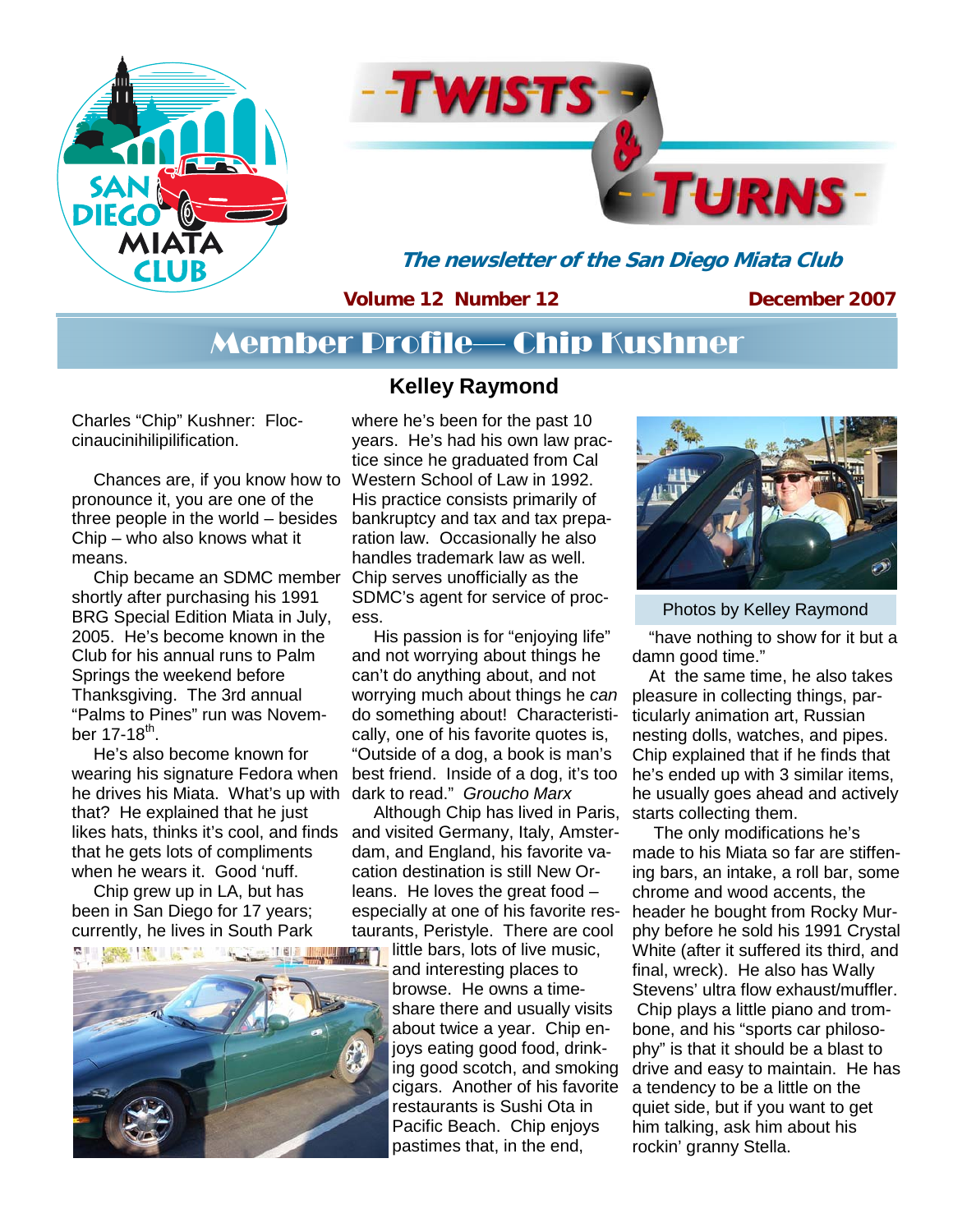# SDMC Officers



**HAROLD SCHWARTZ President** 



**DAVID STREETER Vice President** 



**GABE RIVERA Secretary** 

619-670-3789



**HINKI F Treasurer** 

### **Executive Board**

"@..." indicates that e-mail address ends in @sandiegomiataclub.org

**Administrative Board** 

|                       | C Thuicates that e-mail address ends in Csandiegonialaciup.org |              |                    |
|-----------------------|----------------------------------------------------------------|--------------|--------------------|
| PRESIDENT             | Harold Schwartz                                                | 858-271-0084 | <i>president</i> @ |
| <b>VICE PRESIDENT</b> | David Streeter                                                 | 951-461-1722 | vicepresident@     |
| <b>SECRETARY</b>      | Gabe Rivera                                                    | 619-295-5993 | secretary@         |
| <b>TREASURER</b>      | Jack Hinkle                                                    | 760-735-9456 | treasurer@         |
|                       |                                                                |              |                    |

*To send e-mail to all members of the Board board@...*

**MEMBERSHIP** Jerry & Janice Boster 619-437-4465 *membership@...* **EVENTS COORDINATOR** Tom Thompson 949-492-5885 *events@...*<br>Mark Booth 619-670-3789

**CLUB E-MAIL** Bob Kleeman 619-501-9776 *postmaster@...* **WEBMASTER** Dan Garcia 619-448-4380 *webmaster@...*  **CLUB REGALIA** Mike & Lisa Schwartz 858-549-4344 *regalia@...*

**HISTORIAN** Elinor Shack 858-485-0278 *mshack@san.rr.com* **NAME BADGES** Vicky Krueger 858-486-4711 *vicky@teamvoodoo.com*

# **Twists & Turns Staff**

| Editor                     | Laurie Waid                                       | 760-432-0727                                 | newsletter@                                                 |
|----------------------------|---------------------------------------------------|----------------------------------------------|-------------------------------------------------------------|
| PERSONALITIES EDITOR       | Kelley Raymond                                    | 619-846-3784                                 | kray63@yahoo.com                                            |
| <b>TECHNICAL EDITOR</b>    | <b>Barry Billingsley</b>                          | 858-755-5905                                 |                                                             |
|                            |                                                   |                                              | barrybillingsley@worldnet.att.net                           |
| LOGISTICS                  | Helen Sharp                                       |                                              |                                                             |
| <b>MAILING COORDINATOR</b> | <b>Janice Boster</b>                              | 619-437-4465                                 | jboster@san.rr.com                                          |
| <b>PROOFREADERS</b>        | Robin Faircloth<br>Carl Martens<br>Cindy Jennings | 760-789-5171<br>619-501-4852<br>619-476-0951 | hawkinlady@cox.net<br>chmartens@cox.net<br>cinjen72@cox.net |
| Printing                   | Sign Up                                           | 858-486-6771                                 | signup7@aol.com                                             |

The SAN DIEGO MIATA CLUB is a California nonprofit corporation. *Twists & Turns* is the monthly newsletter of the SAN DIEGO MIATA CLUB. Use of articles or stories by other Miata clubs is hereby granted, provided proper credit is given. Submissions to the newsletter are welcomed and encouraged. When possible, please e-mail your submissions to the newsletter editor. Submissions may also be mailed to the club's post office box.Submission deadline is the 15th of each month. The Editor reserves the right to edit all submissions.

# **Contact SDMC**

#### **On the web**

*www.sandiegomiataclub.org* 

**24-hour voice message line**  619-434-2007

**By mail** 

P.O. Box 180833 Coronado CA 92178-0833

#### **Club e-mail**

Most club communication is conducted via e-mail through a Yahoo Group named SDMC-List. A free Yahoo account is required. Follow these steps to join.

- 1. Go to *http://autos.groups.yahoo.com/ group/SDMC-List* (capitalization matters!).
- 2. Click "Join This Group!"
- 3. If you have a Yahoo account, log in. If you do not, click "Sign Up" and follow the instructions.
- 4. After logging in, you will be returned to the SDMC-List "Join This Group" page.
- 5. In "Comment to Owner," state that you are an SDMC member.
- 6. Complete remaining selections, perform Word Verification, and click the "Join" button.
- 7. Your SDMC membership will be verified. The verification and approval process may take several days.

For more detailed instructions, see the club's website.

#### **Membership roster**

The membership roster is available to SDMC members only. Follow these steps to access the roster.

- 1. Go to *http://autos.groups.yahoo.com/ group/SDMC-List*.
- 2. Log in and click "Database"
- 3. Click on the most current table in the tables list
- 4. To print, click "Printable Report." The printed copy will be 15–20 pages. For more detailed instructions and options, see the club's web site.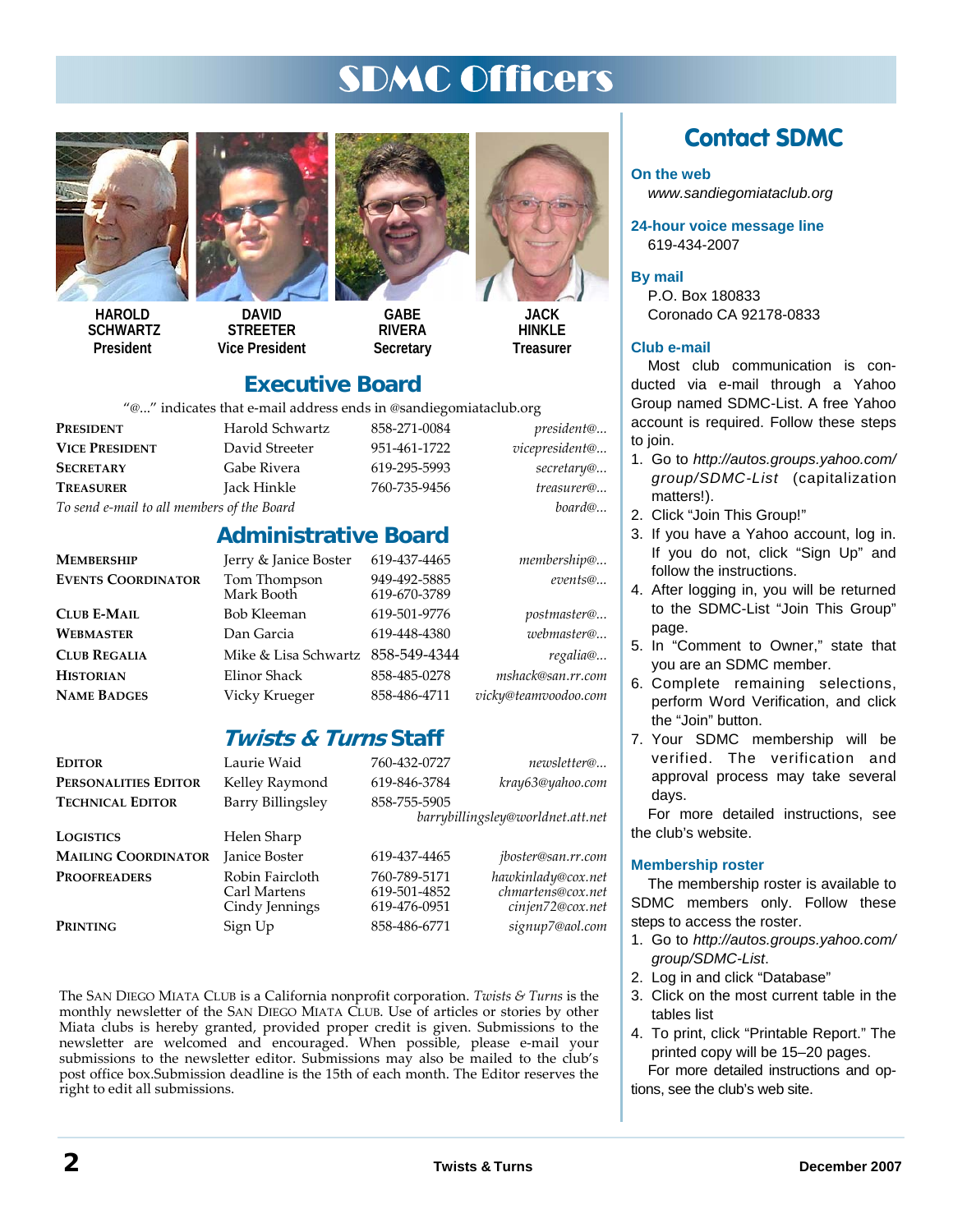# Membership Information

## **New Members**

As of November 16, 2007 there are 254 memberships (86 single, 168 dual) and a total of 422 members.

Welcome to newest memberships – 2 (since last newsletter:):

Dan & Laurie Quinn 1992 Red

Vista danquinn1@cox.net

Steve & Lelia Resser 2004 Silver

San Diego steveresser@cox.net

## **Monthly Meetings**

Our monthly meetings are a great rant, call 858-571-6225. opportunity to meet your fellow club members, ask questions, and share p.m. to enjoy meals, snacks, or bevstories. **Meetings are held on the**  erages while chatting with their Miata fourth Thursday of each month, friends. The informal meeting starts **except in November and Decem-** at 7 p.m. We guarantee you'll have ber when we meet on the third fun. **Thursday.**

We meet at the Boll Weevil **This month's meeting**  restaurant, 9330 Clairemont Mesa **date:**  Blvd., in San Diego (between I-15 and SR 163). To contact the restau-**Thursday, December 20** 

Many members arrive around 6

# REMINDER:

Your **2008 membership application and dues** are due NOW! Your membership expires January 1, 2008. Please complete the application enclosed and return it to the club mailbox or Janice Boster as soon as possible!



#### **Dues**

Dues are \$35 per calendar year, for either an individual or a dual membership (two members in the same household). Members who join the club in the first half of the calendar year (January through June) pay \$35 for their first year; those who join in the second half of the year pay \$20 for the remainder of the year.

### **Badges**

Have you noticed those engraved plastic name badges that other members wear? Would you like to get one?

Badges are available in colors to match your car. The cost is \$10 each for badges with safety-pin closures, or \$11 each for badges with magnetic fasteners. Prices include shipping to your home.

Sue Hinkle handles the ordering. Badge request forms are available at the Regalia table at monthly meetings and on the club's web site. All orders must be prepaid.



## **Our Mission**

The purpose of the club is to promote the enjoyment of, and enthusiasm for, one of the world's most exciting sports cars—the Mazda Miata.

Owning and driving a Miata is one of life's great pleasures, and adding the company and camaraderie of like-minded enthusiasts only enhances the experience. Won't you join the fun as we enjoy the beauty of San Diego County from the seat of a very special little roadster?

#### **Let's have fun driving our Miatas!**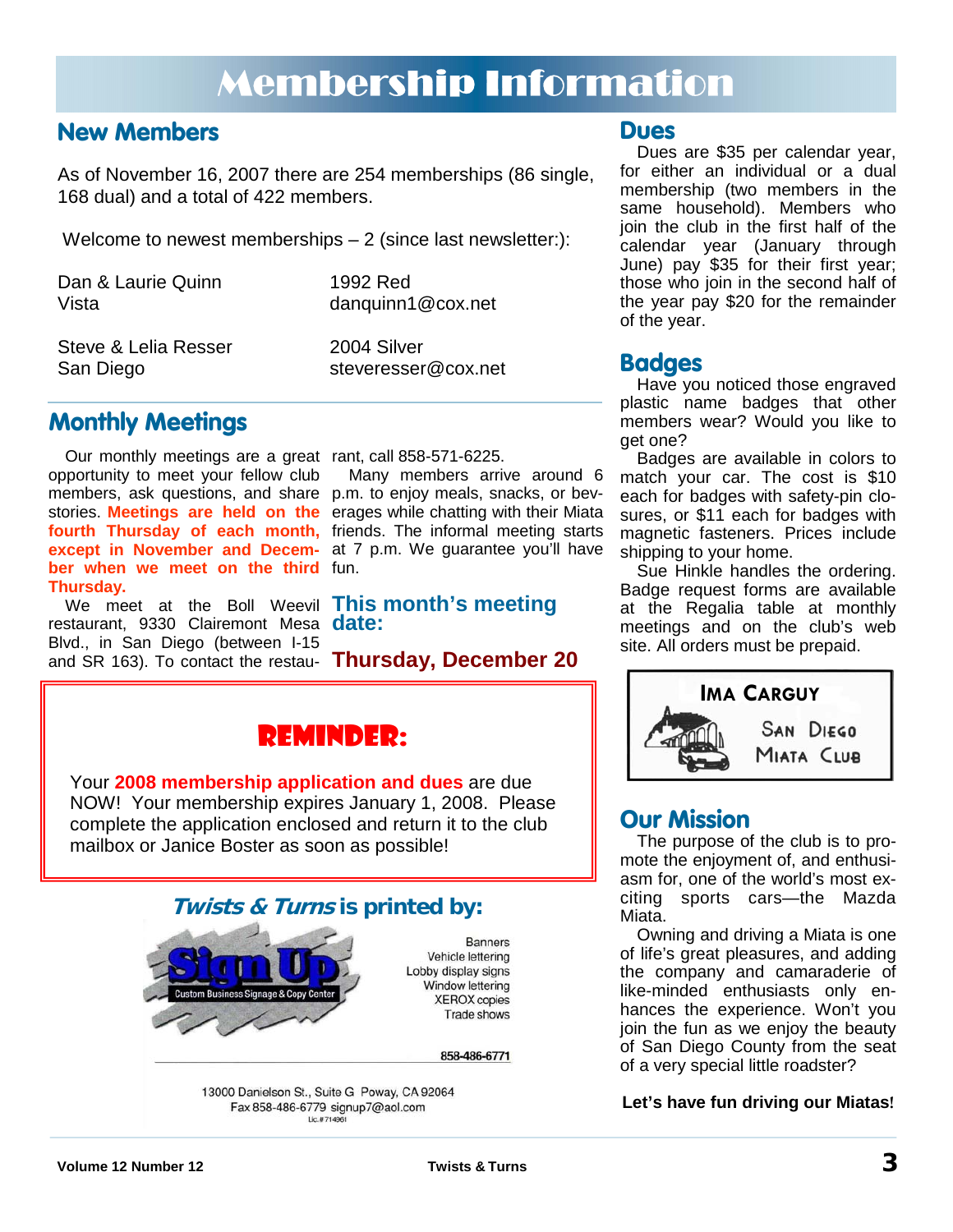# December Coming Events



The Butcher Shoppe Restaurant 5255 Kearny Villa Road, San Diego 92123

Reception/Cocktails from 6 to 7 PM, Dinner at 7 PM

\$35 per person

entrée choice of **PRIME RIB, MAHI MAHI FILET, OR CHICKEN OSCAR**

#### **Deadline for paid RSVP is Nov. 30th Mail or give your check to Ray or Christine Corbyons 32271 Fireside Drive, Temecula CA92592**

Members are invited to participate in the "Traditional SDMC Gift Exchange and Thievery". Bring a car related gift valued about \$25. We will be limiting the gift exchange to one gift per car, and two "steals" per gift. Participation is voluntary; laughter is guaranteed!



# **"Christmas lights, starry nights"**

parade website http://kiwanisclubofsanmarcos.org/page10.html

Watch their slide show from last year and get a glimpse of all of us.

The main thing to plan on is decorating your car with the theme of the parade in mind. We have also been awarded because of our faithfulness to the parade. We have been there to help carry their dignitaries when questionable weather kept others away. The parade organizers (Kiwanis Club) have always been grateful.

To participate all you have to do is the following:

- 1. Meet in the parking lot of Dalton's Roadhouse in San Marcos by 10:15.
- 2. We will leave at 10:30 to caravan to the parade staging area at Palomar College.
- 3. We will decorate our cars between arrival and noon. (Bring snacks to share if you want! We spend some time waiting!)
- 4. Judging of entries begins at noon.
- 5. The organizers will start to move the parade out of the staging area at about 12:30
- to go to the starting point.

6. The parade kicks off at exactly 1 pm and we are finished by 2...some earlier.

### Remember to bring your decorations.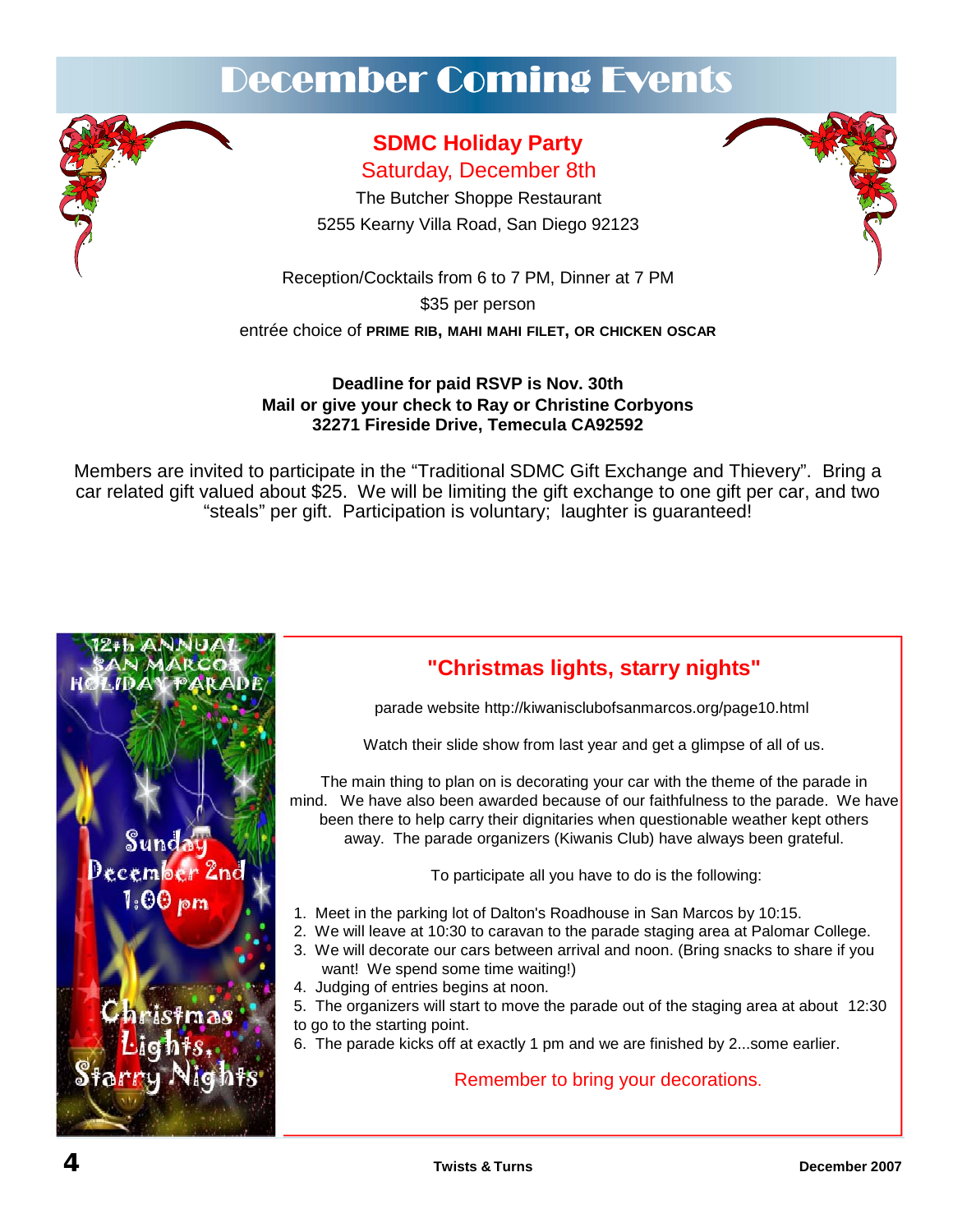# December Coming Events

 21st Annual Christmas Cruise for Kids Sunday, December 9th

7:30 Meet 7:45 AM depart, show is 8 AM - 2 PM Meet at Park & Ride, Vista Sorrento Parkway (just North of Mira Mesa Blvd. & I-805)

Contact: Mike Schwartz 858-549-4344 chevymike@ucsd.edu



Cost: New unwrapped toys and/or cash donations.

*Holiday Lights Run and Dessert Buffet Sunday, December 16 Arrive 4:00 pm or later* 



 It's almost time to drag out those Miata holiday decorations.

Les and Dyanna Smith will be hosting us at their home in Mira Mesa on Sunday, December 16 for late afternoon car decorating and a buffet of Gabe Rivera's delicious, delectable, divine and devilishly decadent desserts.

We'll leave shortly after dark to tour two area neighborhoods whose residents decorate for the holidays in contrasting styles: The Magic of Disney vs. small-town charm.

The run will end at Pat & Oscars in Mira Mesa for dinner.

Nothing tops experiencing the sights and sounds of the season in a top-down Miata! Battery-operated strings of lights around windshields and roll bars are always popular decorations; so are stuffed animals, Santa and other characters. Per SDMC protocol, have fun! Bring your CB radio.



11164 Zapata Avenue Mira Mesa (858)578-1416 (Thomas Guide page 1209, sector B-2)

# The Prez Sez

W hat a month we have had, the wild fires<br>
again being first and foremost in our<br>
daily lives. It is so hard to believe that<br>
two of our members lost their home in these again being first and foremost in our daily lives. It is so hard to believe that devastating fires. I cannot even begin to feel the pain that Mike and Elinor Shack are going through. I can only offer my prayers and my willingness to help them as I can. It was really hearting to see all the emails that came to me from members offering to help. Two of our members, Steve and Laurie Waid, came forward with an offer to rent their home. It is these kinds of offers in time of need that make me proud to be a member of SDMC.

 I also want to thank Larry and Rocky for putting on another great Tech Day. I stopped by in the morning and things were in full swing. Hope every one had their automotive needs taken care of.

I am looking forward to our holiday party, the

car show that Mike Schwartz is advertising and the Smiths' holiday light show. Last year was my first going out and watching the lights. Wish I could get that excited about the holidays to put up all those lights. They sure look nice.



 Well that's it for my ramblings this month. I'm writing this from my hotel room in Providence, R.I. hoping this will be my last business trip for a while. I'm getting to know the folks at Southwest on a first name basis.

 Take Care of each other, and all you have the HAPPIEST HOLIDAYS EVER!

Harold Schwartz, President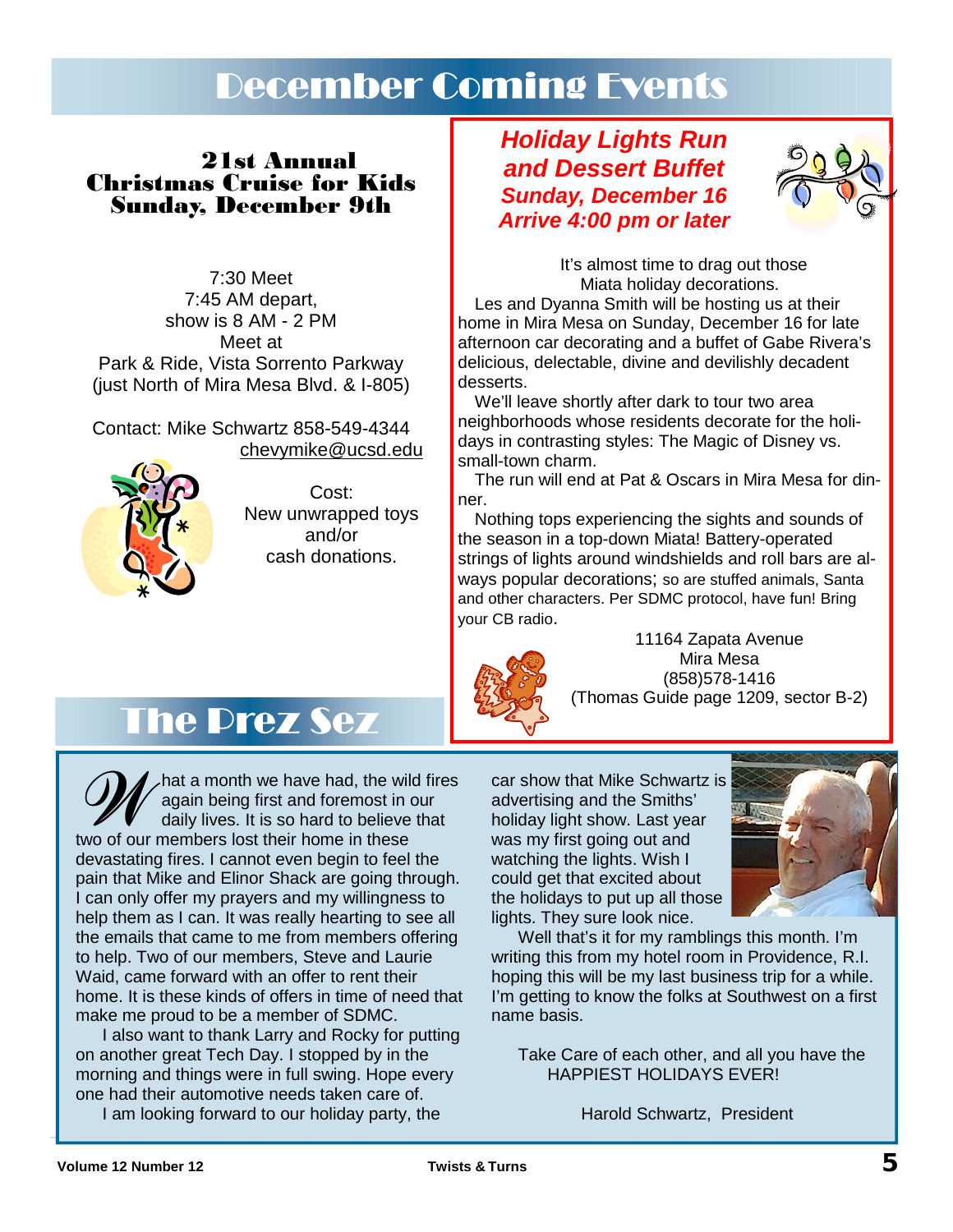# Coming Events

*2008 Miata Rose Run—January 1, 2008* 

**Breakfast 8:30 AM, Driver's Meeting 9:45, Departure 10:00 AM**  Westside cafe in Escondido (9th Ave just west of Centre City Pkwy)

**Contact:** Ray & Christene Corbyons rcorbyons@verizon.net

The 2008 Rose Run will feature a little more time in the cars and a little less time in Julian. The outbound ride will be a bit longer (about 78 miles) and is arguably the most scenic and twisting Rose Run to Julian yet. We anticipate arrival in Julian at about 12:15. We again have reserved discounted parking(\$4) for everyone's convenience and so that all cars can stay together, more or less in queue.

 However, this year we have a slightly different approach to the return ride(s). There will three alternative return routes; one route north heading back towards Temecula, (Christine and I will lead); another route east towards (Jack and Sue will lead) and the third route will be south, likely towards the vicinity of Grossmont, (Bruce and Debbye Lewis in the lead). We will be soliciting return-route sweep volunteers at the Christmas party and/or on January 1st if necessary.

## *THE SEARCH FOR MADONNA 2008*

The Waids decided after the 2006 Search that we would do the Search for Madonna on the even years, and therefore we had better start talking about 2008.

We have arranged with the Madonna Inn to reserve a block of rooms for May 3rd and 4th, Saturday night and Sunday night. You can start making your room reservations any time. Ask for Rebecca in group reservations and be sure to mention Miata Club so I can be sure that you are included in the group list so we communicate everything to you.

Because it has been two years, and there are people who do not know what the Search is all about, I will give you the basics for now.

- 1. We spend two nights at the Madonna Inn in San Luis Obispo. The Inn is unique, fun, and not cheap. Each room is different. Different in every sense of the word. Go to the website at www.madonnainn.com and have a look at the 109 rooms available.
- 2. The only reason to reserve early (the Madonna Inn charges the first night right away to reserve a room) is to get the exact room you want. Because of that, I have reserved "The Love Nest" for Laurie and I. Take a look. We love that room.
- 3. We will firm up the activities for our time up there, but historically we have had some driving, a wine tour, the Hearst Castle night tour, the Morro Bay Car Show, and, of course, lots of EATING.

There is a new Miata Club in the area, appropriately named SLOMiata. We will be "playing" with them as well. There will be more details to come, but begin deciding which room you want and get your reservation in to get what you want. If you have questions at any time, be sure and ask. Steve and Laurie Waid swaid@cox.net or (760) 432-0727

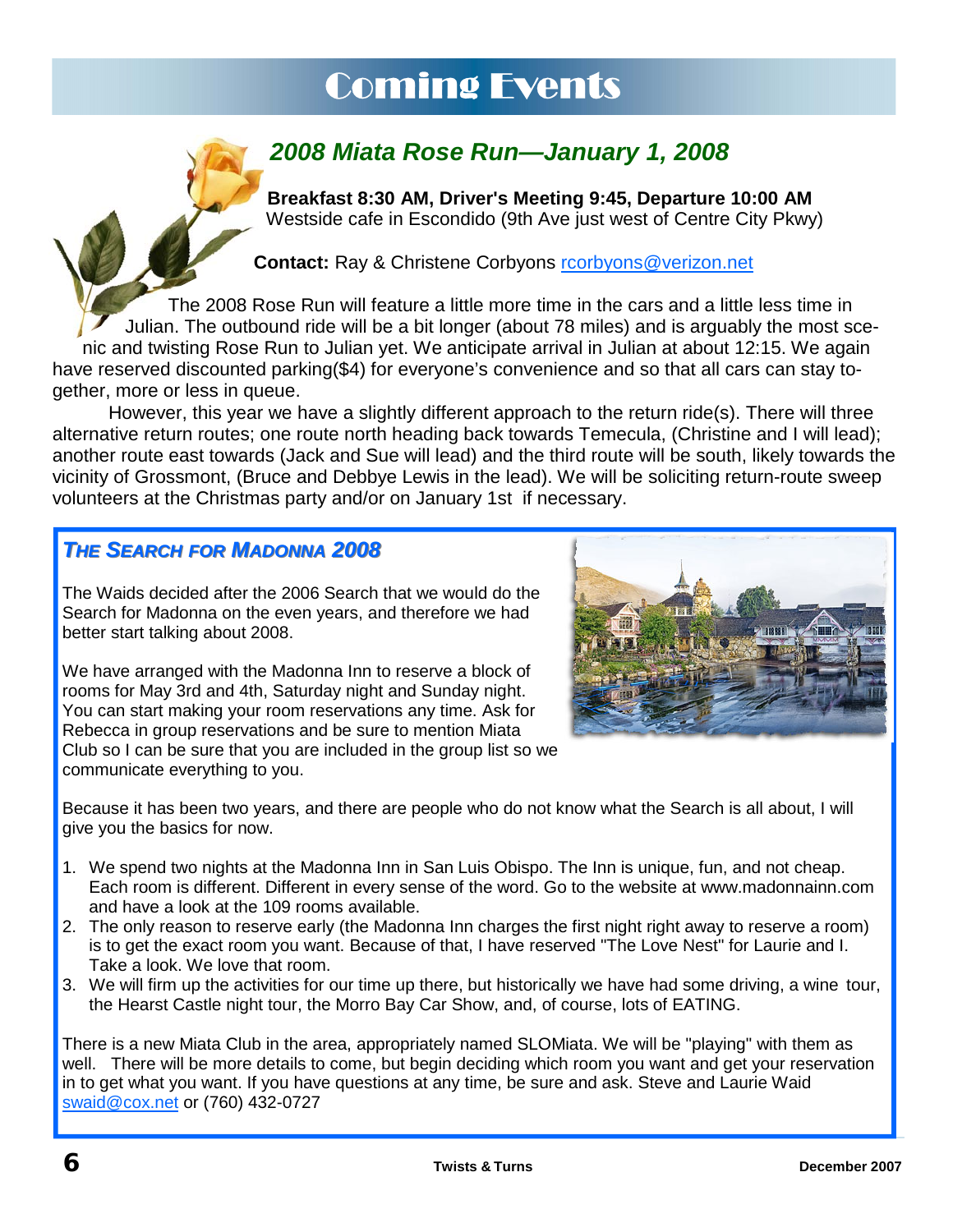# Member Discounts

**M** any vendors offer discounts to Milata Club members. The club does not endorse these vendors, but lists them as a membership benefit. Some Miata Club members. The club does not endorse these vendors, offers may require you to show a current SDMC membership card.

Businesses that wish to be listed must offer a discount from their normal retail prices to SDMC members. Listings are limited to five lines (about 30-35 words). Contact *newsletter @sandiegomiataclub.org* for more information.

### **Automotive Services**

**Allen's Wrench.** Mazda Master Technician. 1620 Grand Avenue, San Marcos. 760-744- 1192. Discount: 10% (except oil changes).

**American Battery**. Miata batteries & all other batteries. 525 West Washington, Escondido. 760-746-8010. Contact: Jeff Hartmayer. Discount: Fleet discount on all products.

**Express Tire**. Auto repair, tires. 12619 Poway Road, Poway. 858-748-6330. Manager: David Dolan. Discount: 10% on parts and labor, including tires.

**Geri's Bazaar**. Custom deck bags, boot bags, travel bags. Maximize the space in your trunk. Contact: Geri Causarano. 828-400-1673. *www.geris-bazaar.com*. Already low prices have built- in discounts to club members.

**Good-Win Racing LLC**. Miata intakes, exhausts, shocks, springs, & goodies from Racing Beat, Moss, and more. *www.goodwin*racing.com. 858-775-2810. Special club price on everything.

**Hawthorne Wholesale Tire**. Tires, wheels, brakes, and suspension. 877 Rancheros Dr., San Marcos. 760-746-6980. Discount: 10%

**Just Dings Ltd**. Mobile paintless dent removal. 858-569-3464. Discount: 15%

**Kesler Customs**. Miata chassis braces, adjustable dead pedals, hide-away license plate brackets. Installation of aftermarket parts, fabrication, light welding. Ted Kesler, 619-421- 8472. Special club prices.

**Knobmeister Quality Images**. 3595 Gray Circle, Elbert, CO 80106-9652. Joe Portas, *joe@knobmeister.com*. 303-730-6060.

**Langka Corp**. Guaranteed paint chip and scratch repair system. Cleaning, detailing, and restoration products. 800-945-4532. *www.langka.com*. Discount: 30%.

**Larry Dennstedt's Auto Repair**. 4283 41st Street, San Diego. 619-284-4911. Discount: 10% on labor.

**Lutz Tire & Service**. Alignment specialist, tires. 2853 Market Street, San Diego. 619- 234-3535. Ask for Mike. Discount: 10% on parts (tires not included).

**Magnolia Auto Body**. Restorations, body work. 476 West Main Street, El Cajon. 619- 562-7861. Ask for T.J. Discount: 10% on labor and parts.

**Porterfield Enterprises Ltd**. Brake pads, rotors. 1767 Placentia Ave., Costa Mesa. 949- 548-4470. Discount: 15% on Porter-field & Hawk brake pads; \$10 off rotors; \$9.25 for Motul 600 brake fluid (1 pint).

**Smog Squad**. 3342 Rosecrans, San Diego. 619-223-8806. General Manager: Jose Munoz. Discount: \$10 on smog tests.

**Thompson Automotive**. Cool accessories for our cool cars; oil filter relocation kits, gauge kits, air horns, brakes, Voodoo knobs, & MORE. *www.thompson-automotive.com*. 949-366-0322. Discount: 10%

**Tri-City Paint**. Professional detailing, products, paint, airbrushes, car covers. West Miramar Area: 858-909-2100; Santee, Mission Gorge: 619-448-9140. Discount: Body shop pricing #CM6660.

**WheelStore**. Wheels, tires, suspension, alignment. 208 S. Coast Hwy., Oceanside. 760- 967-1336. Contact: Joe Jordan. Discount: Wholesale price on tires; \$10 off alignments.

**World Famous Car Wash**. Complete professional car care. Complete detail, hand wax, leather treatment, free shuttle service. 7215 Clairemont Mesa Blvd, San Diego. 858-495- 9274. Discount: 10%

### **Mazda Dealerships**

**Chapman Mazda**. Phoenix. 877-684-5803. Ask for John Mardueno. Discount: 20% on Mazda parts and accessories.

**Mazda El Cajon**. 619-442-7050. Discount: 20% on Mazda parts; 10-20% on accessories.

**Mazda of Escondido.** 760-737-3200. Discount: 20% on most parts; 15% on labor (not including smog certification).

**Westcott Mazda**. National City. 619-474- 1591. Discount: 15% on parts or labor (except oil changes).

### **Other Services**

**Alarm 2000**. Residential and commercial alarm installations and monitoring. Free equipment with 2-way voice & free install. Buffy Hergenrader, 619-221-0948. *buffy@iopener .net*. Discount: No connection fee.

**Coldwell Banker Real Estate**. David T. Bryan, Realtor. 619-334-4625. *davidbryan@coldwellbanker.com*. Free market analysis. No transaction fees for SDMC members or referrals!

**Linsco Private Ledger**. Fee-based planner. Wealth management, estate, retirement, and investment planning. Free consultation and 15% discount on all fees. Hernan Hooker, BCE. 619-542-0822.

**Rosin & Associates**. Attorneys at law. Accidents, insurance issues, general civil law. No recovery, no fee. Anita Rosin, *anita.rosin@rosinlaw.com*. 619-543-9600. Discount: **10%** on attorneys fees.

# **Classifieds**

*S2000,* 19,200 miles, all recalls performed, optional factory wind blocker, 2000 miles on Yokohama AVS-ES 100. 2nd owner for 3 years. Garaged, covered and NO RAIN - \$18,500/OBO Wife says the extra red car has to go. Rick Keach 619 702 8077

1992 B, Red, Automatic 98k miles Kesler chassis braces Toyo T1s TSW AVUS R polished 15" wheelsMoss leather seats w/ prforated eadrests/speakers Autopower rollbar w/leather padding Miata mudguards and sill plates Bra and boot. Title, tags through January 2008 hotos available upon request. Owner: Desiree Herrera (email herrera438@yahoo.com )

New Miata seat covers-still in box. color: Forest Floor (wood camo) design. Want to recoup what I paid \$195.00, they are custom for Miata. Please call Chris/Bev Turner 619-691-9800 or email: t42ne1@cox.net.

**Buying or selling** your Miata or Miata accessories? You can do it for free on Miatamart—the Miata for Sale web site, run by SDMC member Rainer Mueller. Check it out at *www.miatamart.com*.

#### **Announcements**

Classified ad space is provided at no cost to SDMC members only. Ads must include first and last names, telephone number, and e-mail address, which must agree with current club roster. Send ads to *newsletter@sandiegomiataclub.org*. Ads will run for four months unless canceled, and may be revised and resubmitted**.**